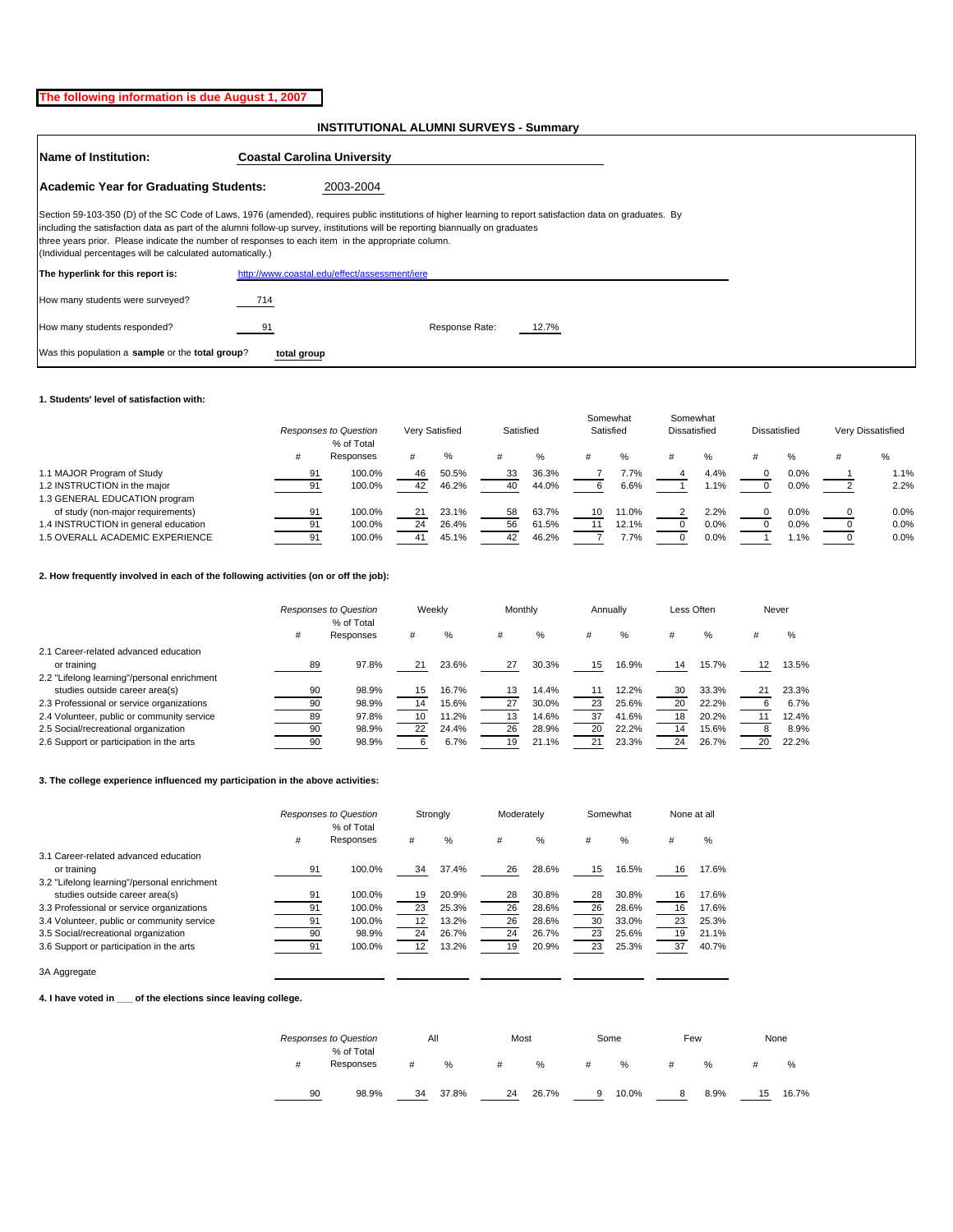#### **The following information is due August 1, 2007**

### **PLACEMENT DATA ON GRADUATES - Summary**

| 2003-2004<br>Section 59-103-350 (B)(6), (C)(4) of the SC Code of Laws, 1976 (amended), requires public institutions of higher learning<br>to report placement data on graduates. By including the placement data as part of the alumni follow-up survey,<br>institutions will be reporting biannually on graduates three years prior. Please indicate the number<br>of responses to each item in column (D). (Individual percentages will be calculated automatically.)<br>http://www.coastal.edu/effect/assessment/iere |
|--------------------------------------------------------------------------------------------------------------------------------------------------------------------------------------------------------------------------------------------------------------------------------------------------------------------------------------------------------------------------------------------------------------------------------------------------------------------------------------------------------------------------|
|                                                                                                                                                                                                                                                                                                                                                                                                                                                                                                                          |
|                                                                                                                                                                                                                                                                                                                                                                                                                                                                                                                          |
|                                                                                                                                                                                                                                                                                                                                                                                                                                                                                                                          |
| What percent of the graduating cohort<br>does this represent?<br>94%                                                                                                                                                                                                                                                                                                                                                                                                                                                     |
| Survey response rate:<br>12.7%                                                                                                                                                                                                                                                                                                                                                                                                                                                                                           |
|                                                                                                                                                                                                                                                                                                                                                                                                                                                                                                                          |

**1. How long did it take the students to obtain their first full-time job after graduation?**

|                                      | # of Responses | % of Total |  |
|--------------------------------------|----------------|------------|--|
| a. Prior to leaving college          | 25             | 27.8%      |  |
| b. Less than one month               | 13             | 14.4%      |  |
| $c. 1$ to 3 months                   | 11             | 12.2%      |  |
| $d.4$ to 6 months                    | 14             | 15.6%      |  |
| e. 7 to 12 months                    | 9              | 10.0%      |  |
| f. Over 12 months                    |                | 4.4%       |  |
| g. Have not obtained a full-time job | 6              | 6.7%       |  |
| h. Did not seek a full-time job      | я              | 8.9%       |  |
| Total                                | 90             |            |  |

#### **2.Indicate which single category best describes the student's current status.**

| Currently                               | # of Responses | % of Total |  |
|-----------------------------------------|----------------|------------|--|
| a. Continuing my education full-time    | 9              | 9.9%       |  |
| b. Employed and continuing my education | 19             | 20.9%      |  |
| c. Employed full-time                   | 57             | 62.6%      |  |
| d. Employed part-time                   |                | 1.1%       |  |
| e. Self-employed                        | 2              | 2.2%       |  |
| f. Serving in Armed Forces              |                | 1.1%       |  |
| g. Caring for a home/family             |                |            |  |
| h. Unemployed, seeking work             |                | 1.1%       |  |
| i. Unemployed, not seeking work         |                |            |  |
| j. Other                                |                | 1.1%       |  |
|                                         |                |            |  |
| Total                                   | 91             |            |  |

### **3. Indicate the relationship between the student's college major their first full-time job after graduation.**

| <b>After Graduation</b> | # of Responses | % of Total |  |
|-------------------------|----------------|------------|--|
| a. Highly related       | 29             | 31.9%      |  |
| b. Moderately related   | 17             | 18.7%      |  |
| c. Slightly related     | 9              | 9.9%       |  |
| d. Not related          | 30             | 33.0%      |  |
| e. Not employed         | 6              | 6.6%       |  |
|                         |                |            |  |
| Total                   | 91             |            |  |

#### **4. Indicate the relationship between the student's college major and their full-time job.**

| Currently             | # of Responses | % of Total |
|-----------------------|----------------|------------|
| a. Highly related     | 30             | 33.3%      |
| b. Moderately related | 18             | 20.0%      |
| c. Slightly related   | 14             | 15.6%      |
| d. Not related        | 20             | 22.2%      |
| e. Not employed       |                | 8.9%       |
|                       |                |            |
| Total                 | 90             |            |

### **5. Indicate the location of the student's first job after graduation.**

| <b>After Graduation</b>                 | # of Responses | % of Total |  |
|-----------------------------------------|----------------|------------|--|
| a. South Carolina                       | 52             | 57.1%      |  |
| b. Southeast, outside of South Carolina | 12             | 13.2%      |  |
| c. Outside the Southeast                | 23             | 25.3%      |  |
| d. Not employed                         |                | 4.4%       |  |
|                                         |                |            |  |
| Total                                   | 91             |            |  |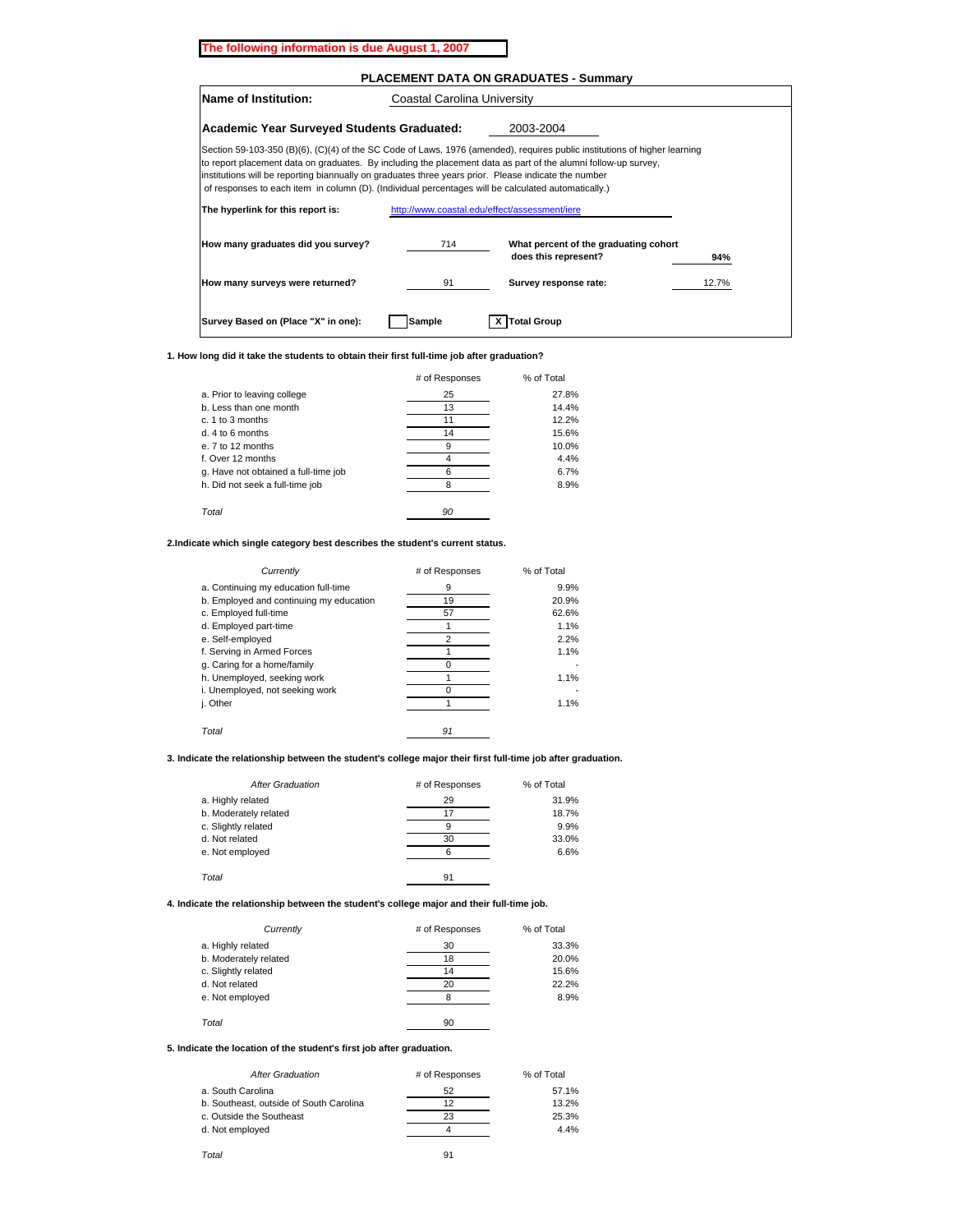# **Results of Professional Examinations**

According to Section 59-101-350, the Commission is responsible for collecting "student scores on professional examinations with detailed information on state and national means, passing scores, and pass rates, as available, and with information on such scores over time, and the number of students taking each exam" from four- and two-year institutions to be included in the annual report to the General Assembly. The Commission on Higher education also uses this information as the primary source with which to fulfill requirements in Section 59-103-30 for performance funding to collect information on Instructional Quality and Graduates' Achievements by looking at the scores of graduates on post-undergraduate professional, graduate, or employment-related examinations and certification tests.

|                                                            | Date(s)          | # of            | # of Examinees  | % Examinees |
|------------------------------------------------------------|------------------|-----------------|-----------------|-------------|
| <b>NAME OF EXAM</b>                                        | Administered     | Examinees       | who Passed      | Passing     |
| Praxis Series II: Principles of Learning & Teaching (K-6)  | April 2006       |                 | 6               | 86%         |
|                                                            | <b>June 2006</b> | $\overline{4}$  | 3               | 75%         |
|                                                            | August 2006      | 8               | 6               | 75%         |
|                                                            | September 2006   | 10              | 9               | 90%         |
|                                                            | November 2006    | 16              | 14              | 88%         |
|                                                            | January 2007     | $\overline{25}$ | $\overline{22}$ | 88%         |
|                                                            | March 2007       | 35              | $\overline{30}$ | 86%         |
|                                                            | <b>TOTAL</b>     | 105             | 90              | 86%         |
| Praxis Series II: Principles of Learning & Teaching (5-9)  | August 2006      | 1               | 0               | $0\%$       |
|                                                            | January 2007     | 1               | $\Omega$        | $0\%$       |
|                                                            | March 2007       | $\overline{2}$  |                 | 50%         |
|                                                            | <b>TOTAL</b>     | $\overline{4}$  | 1               | 25%         |
|                                                            |                  |                 |                 |             |
| Praxis Series II: Principles of Learning & Teaching (7-12) | April 2006       | 4               | 4               | 100%        |
|                                                            | <b>June 2006</b> | 4               | $\overline{4}$  | 100%        |
|                                                            | August 2006      | 3               |                 | 33%         |
|                                                            | September 2006   | 1               | $\overline{0}$  | $0\%$       |
|                                                            | November 2006    | $\overline{3}$  | 3               | 100%        |
|                                                            | January 2007     | $\overline{15}$ | $\overline{15}$ | 100%        |
|                                                            | March 2007       | $\overline{31}$ | 17              | 55%         |
|                                                            | <b>TOTAL</b>     | 61              | $\overline{44}$ | 72%         |
| Praxis Series II: PLT TOTAL                                |                  | 170             | 135             | 79%         |
|                                                            |                  |                 |                 |             |
| Praxis Series II: Specialty Area Tests                     | April 2006       | $\overline{38}$ | 35              | 92%         |
|                                                            | <b>June 2006</b> | $\overline{34}$ | $\overline{33}$ | 97%         |
|                                                            | August 2006      | 70              | 67              | 96%         |
|                                                            | September 2006   | 46              | 45              | 98%         |
|                                                            | November 2006    | 39              | 32              | 82%         |
|                                                            | December 2006    | 1               | $\mathbf{1}$    | 100%        |
|                                                            | January 2007     | 16              | $\overline{11}$ | 69%         |
|                                                            | March 2007       | 74              | 56              | 76%         |
| Praxis Series II: Specialty Area TOTAL                     | <b>TOTAL</b>     | 318             | 280             | 88%         |
| <b>PRAXIS SERIES II OVERALL TOTAL</b>                      |                  | 488             | 415             | 85%         |

Examination period: April 1, 2006 through March 31, 2007.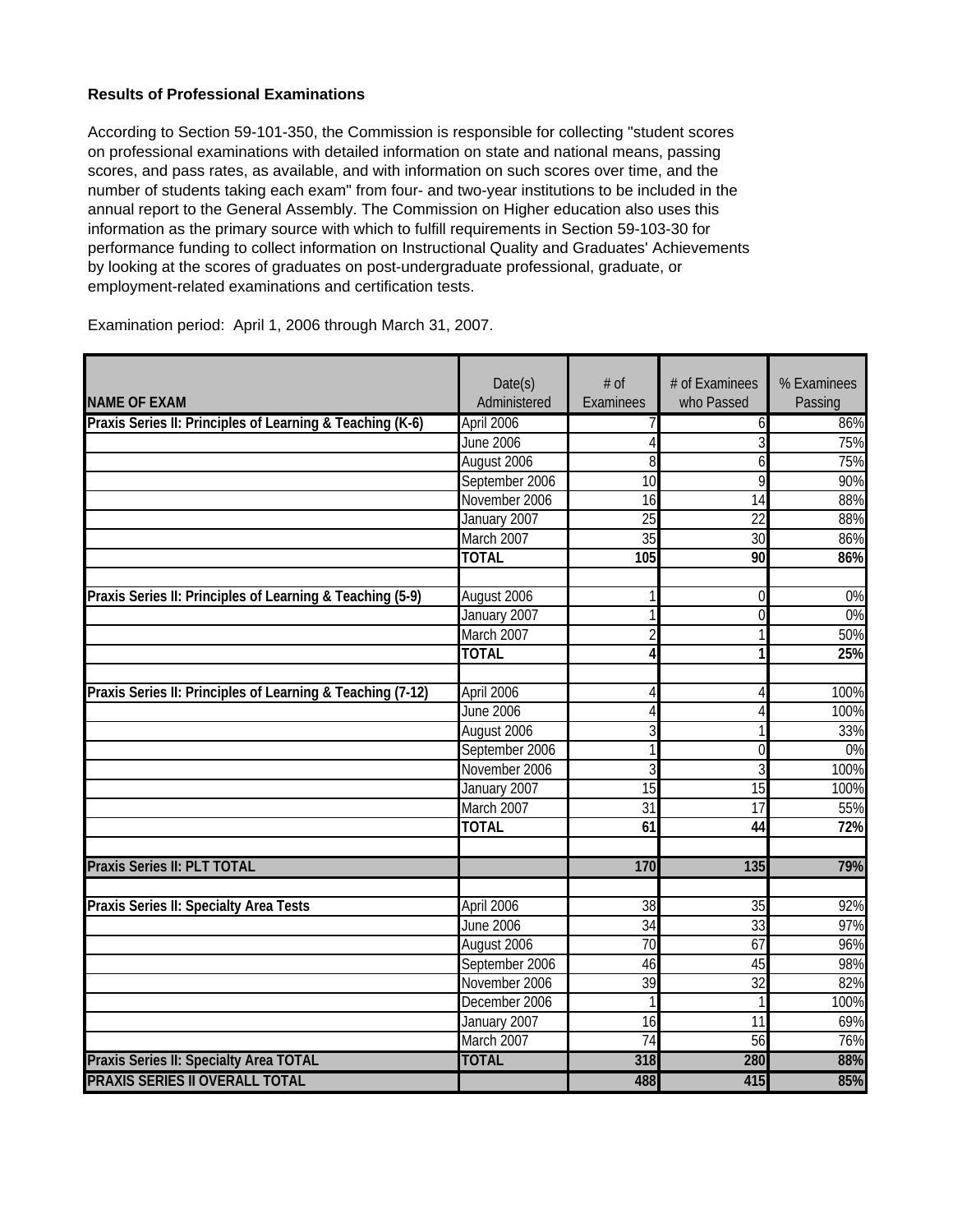## **Student Involvement in Sponsored Research**

The numbers included here reflect graduate and upper division students who participate in sponsored research programs. Each higher education institution that received research dollars generated by external funding (sponsored research) should report the number of students who benefit from these dollars. The Commission on Higher Education will calculate the percentage using headcount enrollment data from the fall 2006 IPEDS Enrollment forms.

| Student Level            | Number of Students Participating in<br>Sponsored Research |  |
|--------------------------|-----------------------------------------------------------|--|
| Upper Division Students  |                                                           |  |
| <b>Graduate Students</b> | 12                                                        |  |